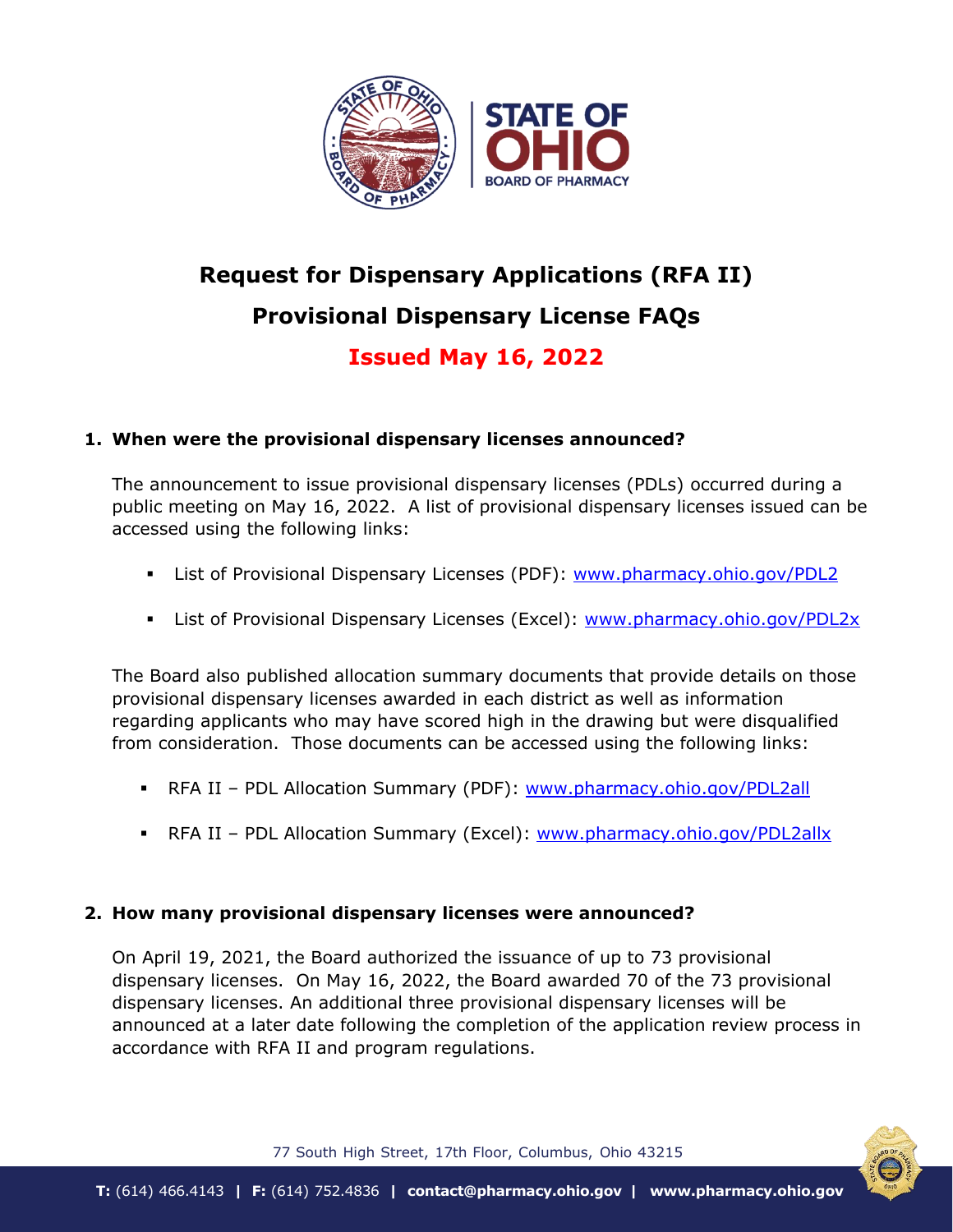#### **3. Why did the Board not issue 73 provisional dispensary licenses?**

The Board must review applications for compliance with Chapter 3796. of the Revised Code and Medical Marijuana Control Program regulations. The Board is still reviewing applications in districts Northeast-1, Northeast-2, and Southwest-8, and will release the remaining provisional dispensary licenses at a later date.

#### **4. How long do provisional dispensary licensees have to open dispensaries to registered patients and caregivers?**

Provisional dispensary licenses are valid for 270 days. Unless the provisional dispensary license holder has requested and received a variance in accordance with rule [3796:6-4-10](https://codes.ohio.gov/ohio-administrative-code/rule-3796:6-4-10) of the Administrative Code, the provisional dispensary licensee shall commence operations within 270 days after the provisional dispensary license was issued.

#### **5. Where will the dispensaries be located?**

For the location of the provisional dispensary licenses issued by the Board, please use the following links:

- **E** List of Provisional Dispensary Licenses (PDF): [www.pharmacy.ohio.gov/PDL2](http://www.pharmacy.ohio.gov/PDL2)
- List of Provisional Dispensary Licenses (Excel): [www.pharmacy.ohio.gov/PDL2x](http://www.pharmacy.ohio.gov/PDL2x)

Provisional dispensary licenses are awarded by district as outlined in the Dispensary District Map located in [Appendix I](#page-3-0) of this document.

#### **6. Are the applications publicly available?**

The applications may be accessed here: [www.pharmacy.ohio.gov/redactRFA2.](http://www.pharmacy.ohio.gov/redactRFA2) Please note that the applications were redacted in accordance with Ohio law.

#### **7. How do I find out about updates related to RFA II?**

To sign up for updates, please visit: [www.medicalmarijuana.ohio.gov,](http://www.medicalmarijuana.ohio.gov/) scroll down to the middle of the homepage (see maroon box), and click the subscribe button.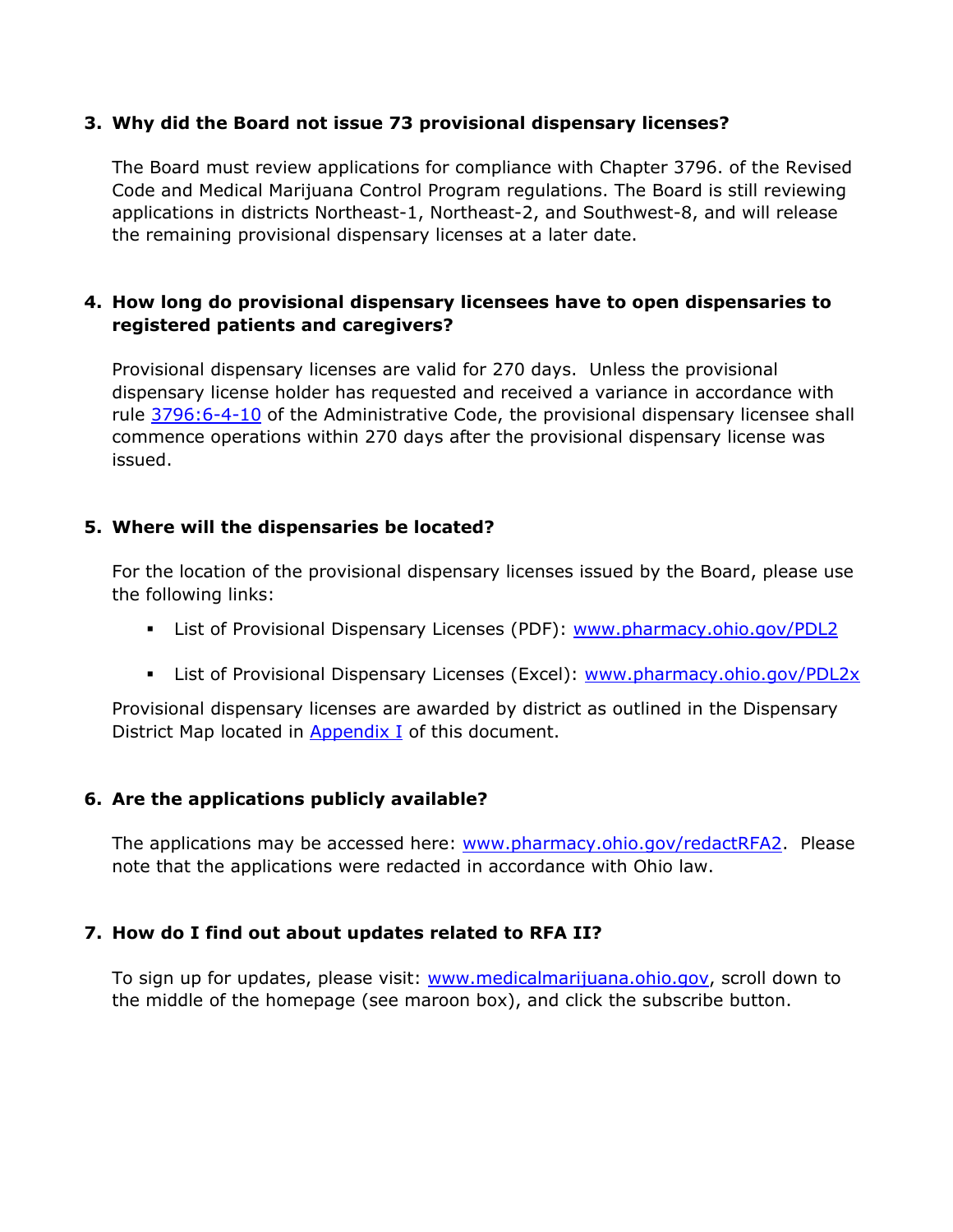#### **8. What process did the Board utilize to issue provisional dispensary licenses for RFA II?**

The Board utilized a drawing process to issue provisional dispensary licenses for RFA II. The drawings were conducted by the Ohio Lottery Commission. Questions and answers related to the drawing process may be accessed [here.](https://www.medicalmarijuana.ohio.gov/Documents/LicenseeResources/Dispensary%20Licensee%20Resources/2021-2022%20RFA%20II%20APPLICATION%20MATERIALS/2021%20Request%20for%20Dispensary%20Applications%20(RFA%20II)%20-%20Dispensary%20Drawing%20FAQs.pdf)

### **9. What are next steps for the applicants who received a provisional dispensary license?**

Provisional licenses authorize a license holder to begin the process of establishing a dispensary in accordance with the representations in their application and the rules adopted by the Board. Per rule, all provisional license holders have a maximum of 270 days to demonstrate compliance with the dispensary operational requirements to obtain a certificate of operation. Such compliance will be determined by an inspection of a Board Medical Marijuana Compliance Agent.

Once a dispensary is awarded a certificate of operation, it can begin to sell medical marijuana to Ohio patients and caregivers in accordance with Ohio laws and rules.

All medical marijuana dispensary provisional license awardees will soon receive information about a provisional licensee meeting to discuss next steps and answer questions related to the provisional license process.